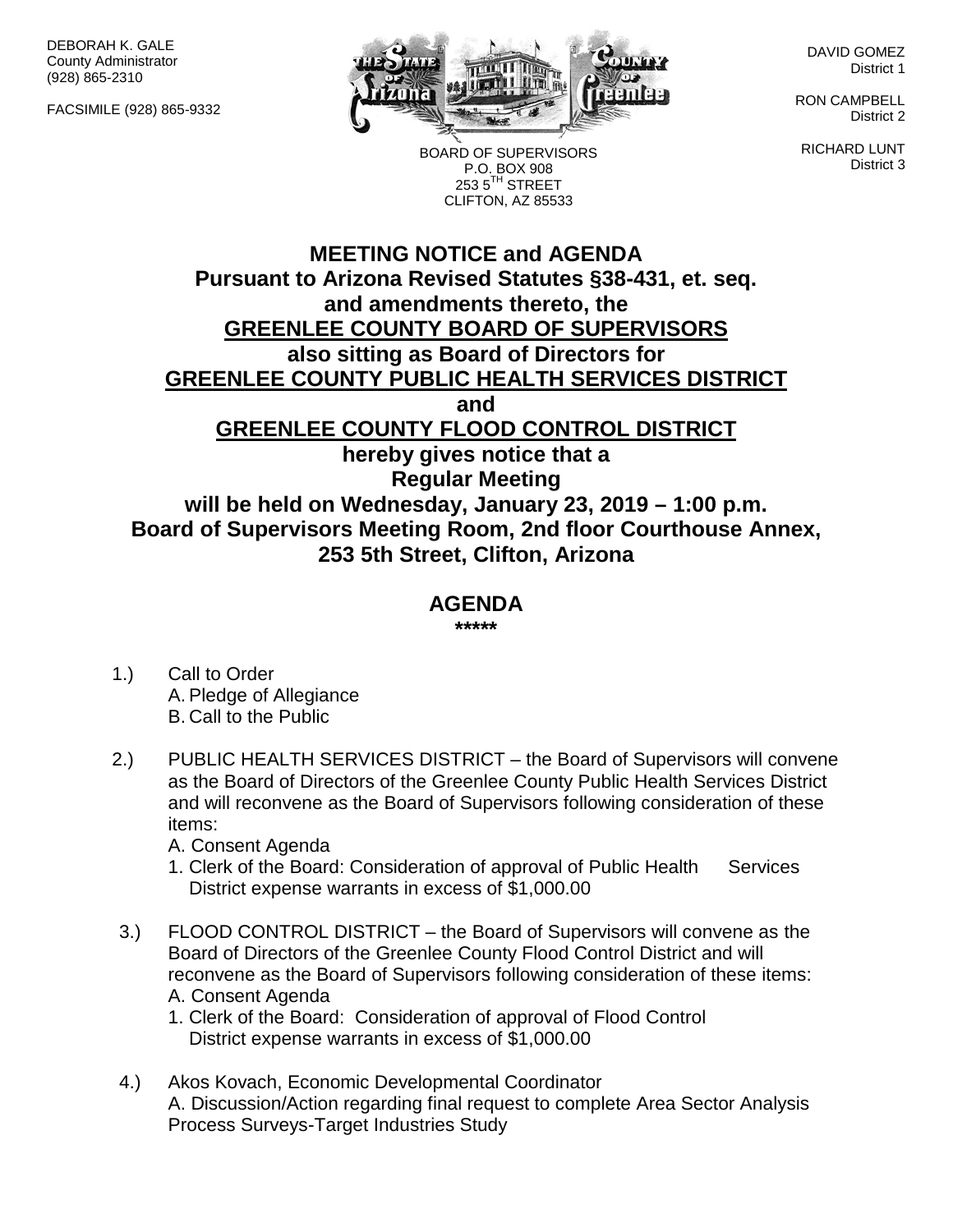- B. Discussion/Action regarding Women's Career Expo on January 26, 2019
- C. Discussion/Action regarding Greenlee County Hosting an Open House of the South Annex
- D. Discussion/Action regarding Hosting Greenlee County Chamber Commerce Mixer
- E. Discussion/Action regarding Greenlee County Hosts Growing Greenlee III March 22, 2019
- 5.) Kay Gale, County Administrator
	- A. County and State budget and legislative issues
	- B. Discussion/Action regarding the Professional Services Agreement with Tom Lovett for Invasive Weed Control Program in Greenlee County
	- C. Discussion/Action regarding salaries of personnel in supervisory role.
	- D. Calendar and Events
- 6.) Consent Agenda:
	- A. Clerk of the Board: Consideration of approval of minutes to previous meetings: 12/10/19, 12/17/19, 1/8/19
	- B. Clerk of the Board: Consideration of approval of expense warrants in excess of \$1,000.00 – Voucher 1048
	- C. Public Works Manger-Facilities: Consideration of approval for Chemtex Corporation for water treatment on the chiller and boiler systems in the amount of \$5,556.0 to be paid with budgeted Grounds and Maintenance Funds
	- D. IT Manager: Consideration of approval to Purchase a high capacity file server in the amount not to exceed \$12,000.00 with budgeted general funds
	- E. Clerk of Superior Court: Consideration of Approval for Appointment of Deputy and Approval for Employee Transaction Form: D. Boyd, Deputy Court Clerk
	- F. Public Works Manager Roads: Consideration of Approval of Employee Transaction form: T.Lawrence Operations Tech II
	- G. County Sheriff: Consideration of Approval of Employee Transaction Forms: J.Hoglan, Detention Officer II; T.Attaway, Jail Commander; D. Blancarte, Control Room Operator; D.Crandall, Detention Officer; C.Johnson, Detention Officer I
	- H. Board of Supervisors Consideration of Approval of appointment of Deborah K. Gale as Clerk of the Board (Interim)
- 7.) Supervisor Reports

Supervisor Richard Lunt

- A. Gila River Weed Working Group
- B. Breakfast Meeting with Representative Gowan and Representative Nutt